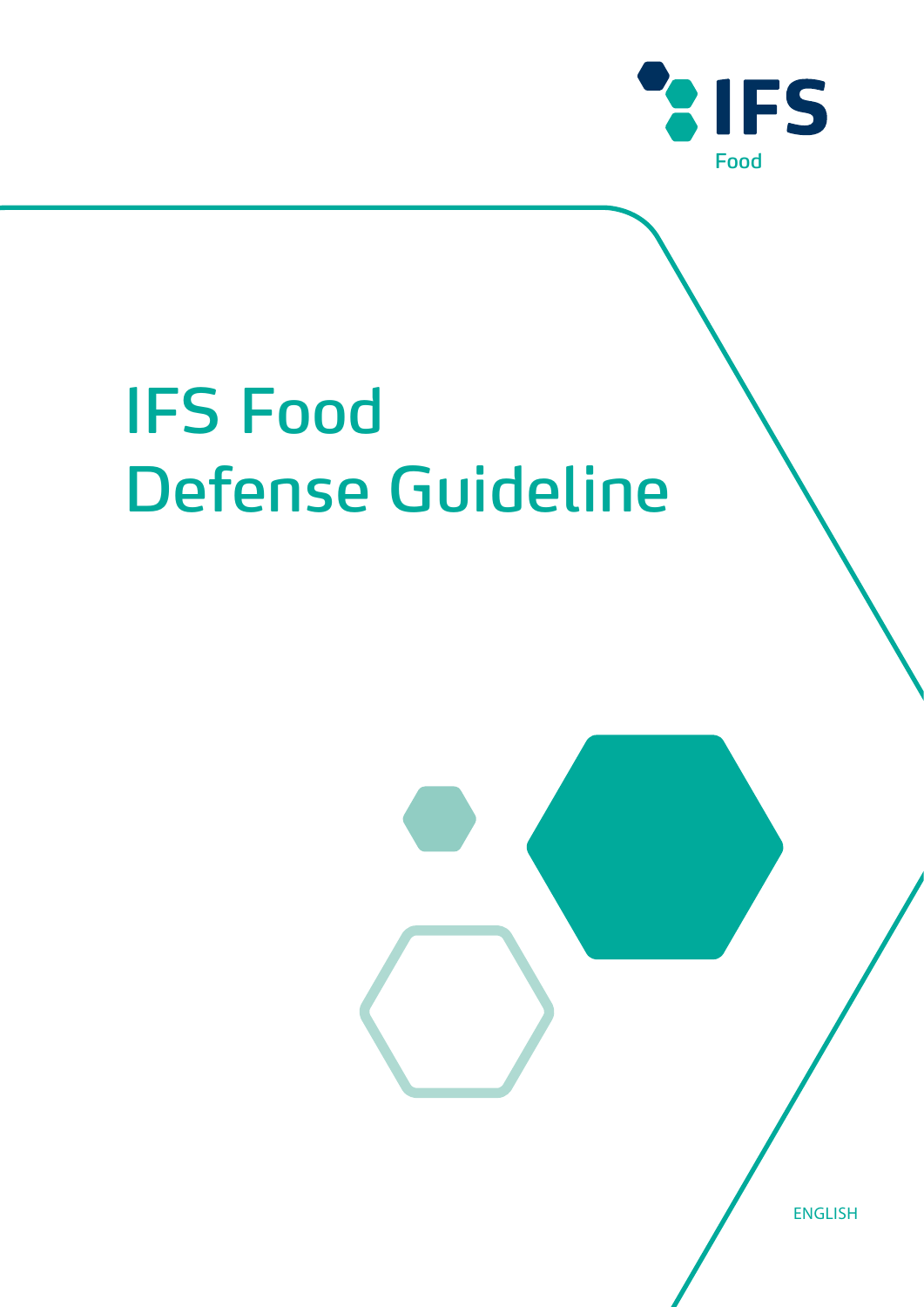

## **IFS Food v. 6 Food Defense Guidelines for Implementation**

## **1 Background**

The IFS Food v. 6 guidelines for implementing Food Defense have been written by the North American IFS Working Group in order for IFS Food certified suppliers around the world to understand the intent of the Food Defense requirements, and to gain an understanding of implementation practices and considerations.

Developed by retailers and manufacturers together, the IFS Food v. 6 Food Defense requirements have been implemented to meet the requirements of the Global Food Safety Initiative (GFSI) Guidance Document Sixth Edition. IFS Food previously offered 13 additional requirements on an optional basis (now 8 mandatory), and primarily for companies exporting to, or using the IFS Food standard within, the United States of America (USA). The IFS requirements were developed originally based on the regulatory requirements deployed by the US Food and Drug Administration (FDA) and United States Department of Agriculture (USDA).

The IFS Food v. 6 Food Defense Guidelines for Implementation provide a further establishment of practices for implementing the requirements developed around:

- Who is responsible within an organization for implementation of the criteria,
- What should be considered during the food defense hazard analysis and assessment of associated risks and/or implementation of the requirement,
- Where each requirement should be considered within a facility,
- When implementation or checks of the implementation should be carried out,
- Why each requirement is important to the facility and/or organization implementing the criteria, and
- How the requirement can be implemented in a practical, effective way.

By following guidelines, IFS has provided to assist with implementation of the IFS Food v. 6 Food Defense requirements, the facility and its employees will be better prepared and equipped to prevent and manage the possibility of food contamination and thereby reduce the associated risks.

Though these requirements and procedures were originally developed for use in the USA, they will enhance the capabilities of all companies around the globe who will implement them per the IFS Food certification.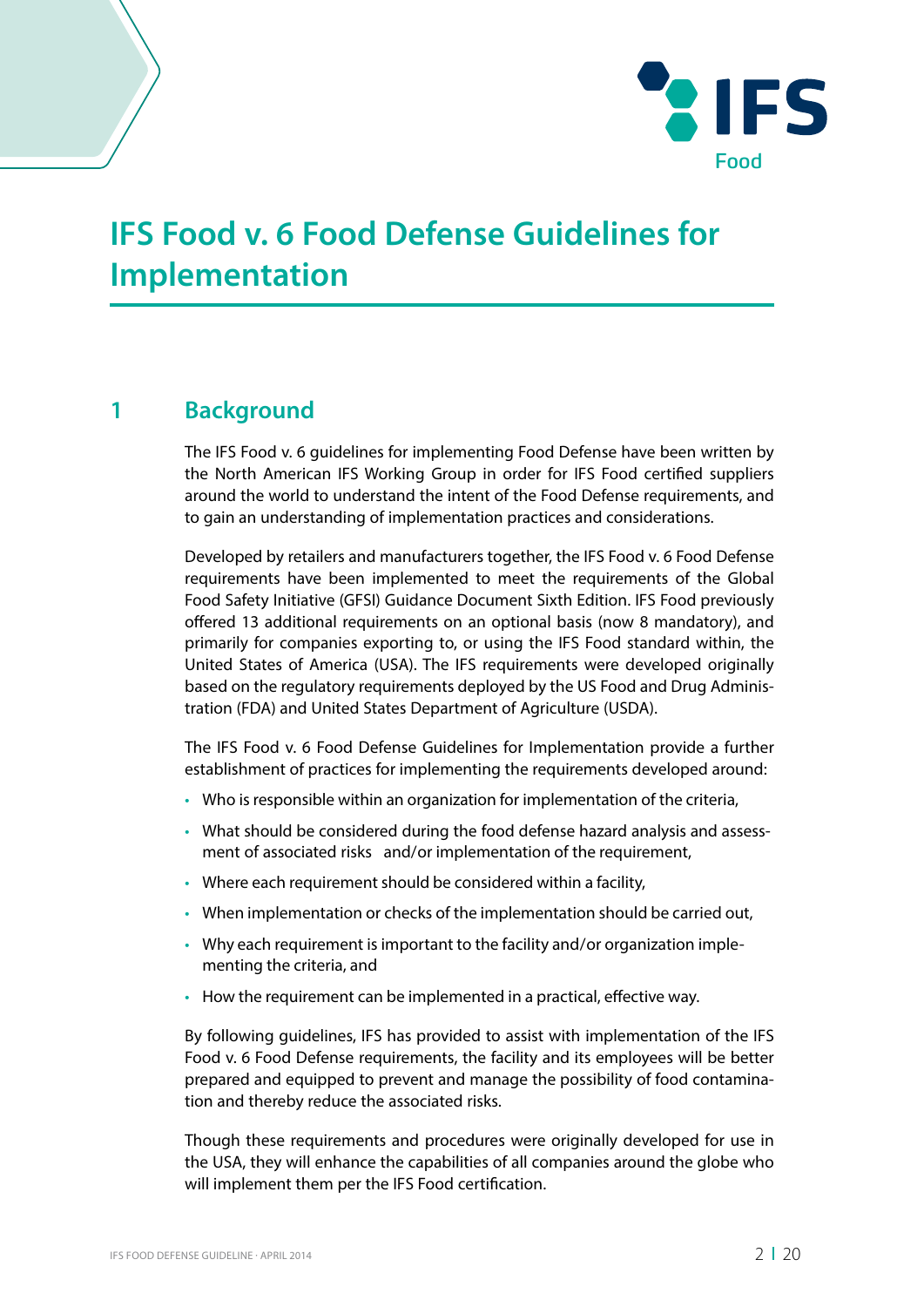

The intention of this document is to provide guidance for facilities to implement the IFS Food v. 6 Food Defense requirements. The elements in this document are not intended to provide further specific definition of the requirements. Auditors should be familiar with the guidance provided to facilitate training and understanding.

## **2 Definitions of Food Defense**

Food Defense does not have an international and unique definition but below are two definitions offered by United States authorities that describe their intent behind a Food Defense strategy.

Food Defense is the collective term used by the US Food and Drug Administration (FDA), United States Department of Agriculture (USDA), Department of Homeland Security (DHS), etc. to encompass activities associated with protecting the nation's food supply from deliberate or intentional acts of contamination or tampering. This term encompasses other similar verbiage (i.e., bioterrorism (BT), counter-terrorism (CT), etc.)**<sup>1</sup>**

The USDA Food Safety and Inspection Service define Food Defense as "the protection of food products from intentional adulteration by biological, chemical, physical or radiological agents.**<sup>2</sup>**

A misconception of Food Defense is to consider it a synonym of Food Security. Food Security is defined below.

*Food Security – When all people at all times have both physical and economic access to enough food for an active, healthy life. Food security includes both physical and economic access to food that meets people's dietary needs and food preferences.*

The purpose of a HACCP system is to identify unintentional physical, chemical and biological hazards which are significant to food safety. The purpose of a Food Defense plan is to identify, mitigate, and monitor possible sources of intentional contamination of food. While Food Safety and Food Defense programs stand independently, there are common elements. (e.g.—the sealing of transportation vessels)

## **Key Points**

There is no singular defined structure for a Food Defense plan. The plan should be developed considering different factors which may include:

• Surroundings and construction/design of the facility (geographic layout, adjacent facilities, criminal index of the zone …).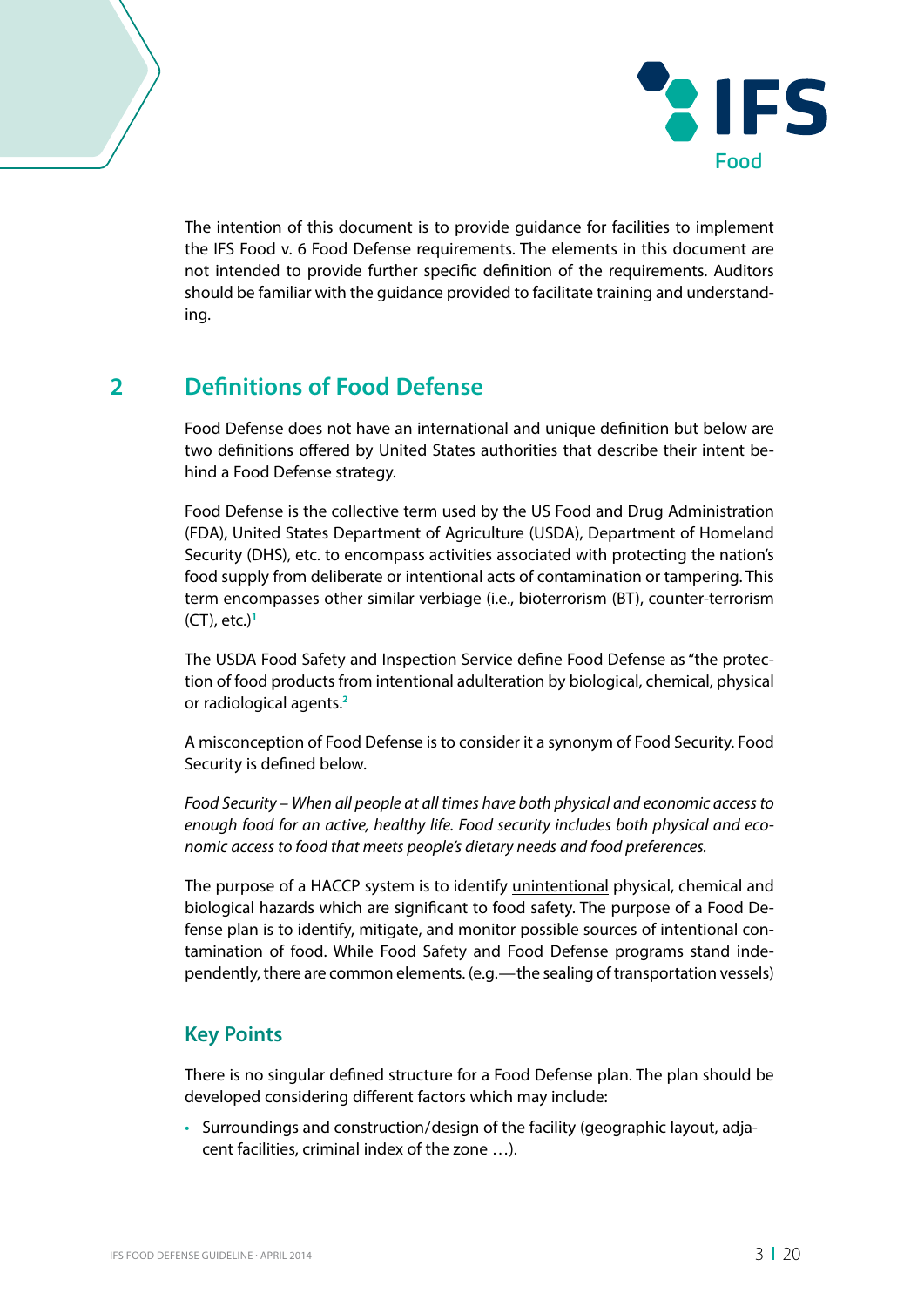

- Accessibility to the facility:
	- · Enclosed production buildings are less vulnerable than facilities where part of the production is done in the exterior;
	- · Use of contract and temporary employees may be a major risk in facilities where the number of employees is low and with low turnover.
- The nature of some food products may make them more vulnerable to intentional adulteration than others. Characteristics may include:
	- · Large production batch size;
	- · Uniformity;
	- · Product categories;
	- · Shelf life;
	- · Accessibility to the product.
- Situational factors could increase the risk of intentional adulteration. Such factors include:
	- · Disgruntled employees;
	- · National, political, business, personal, or other differences;
	- · Changes in organizational culture;
	- · Economic disruption/financial gain;
	- · Public fear;
	- · Harm to others.

#### **Structure of the Plan**

Food Defense programs typically include the following criteria which may be modified depending upon the country, organization, and regulatory requirements.

- Clear roles and responsibilities, management commitment and employee awareness.
- Hazard analysis and assessment of associated risks of the products, facility, and facility surroundings in order to identify vulnerabilities.
- Identification of vulnerabilities and the determination of control measures.
- Implementation and sustainability of the program.
- Internal audits of the entire Food Defense program.
- Continual improvement of the system.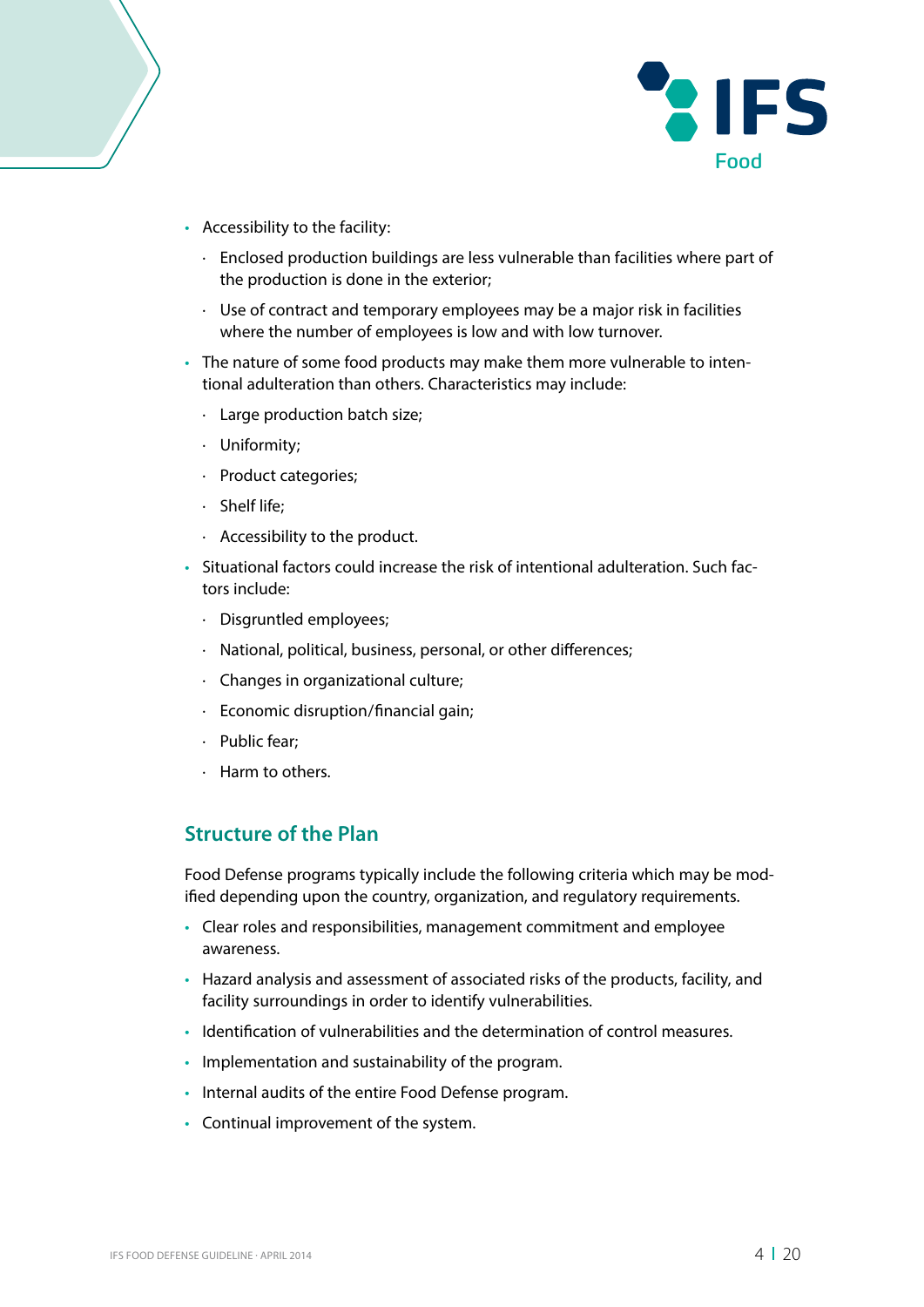

## **3 Guidelines for chapter 6 of IFS Food version 6**

### **6.1 Defense Assessment**

A Food Defense team or a single person, with accountability to the facility management team, shall be established with defined roles and responsibilities. Defence is the responsibility of top management and is, therefore, a "management issue."

The team shall have access to the management and shall have experience in the area of security. Competence can be gained through training and/or relevant experience in this area.

Finally, the auditor shall perform an assessment of competence regarding the implementation of the hazard analysis, the assessment of associated risks and other relevant documentation.

IFS does not define how the hazard analysis and assessment of associated risks shall look like. The company is free to develop its own tools. Several tools are available, e.g. CARVER (which allows the company to record conclusive data that flows into a food defense plan) or VACCP method (vulnerability analysis critical control point— "weak points" analysis and identification of critical control points, which is structured analogous to the classic HACCP; however, its focal point is comprehensive site security).

Regardless of how the applied method looks, all relevant security aspects of the location shall be taken into account. In some cases, this could also be a checklist for inventory; however, this shall always account for operational conditions and characteristics and shall be enough detailed.

Records are evidences of effective implementation and provide information about the extent to which the food defense plan is confirmed.

In some cases, a site registration is mandatory in different countries (e.g. Bioterrorism Act and the FDA registration of US exporters).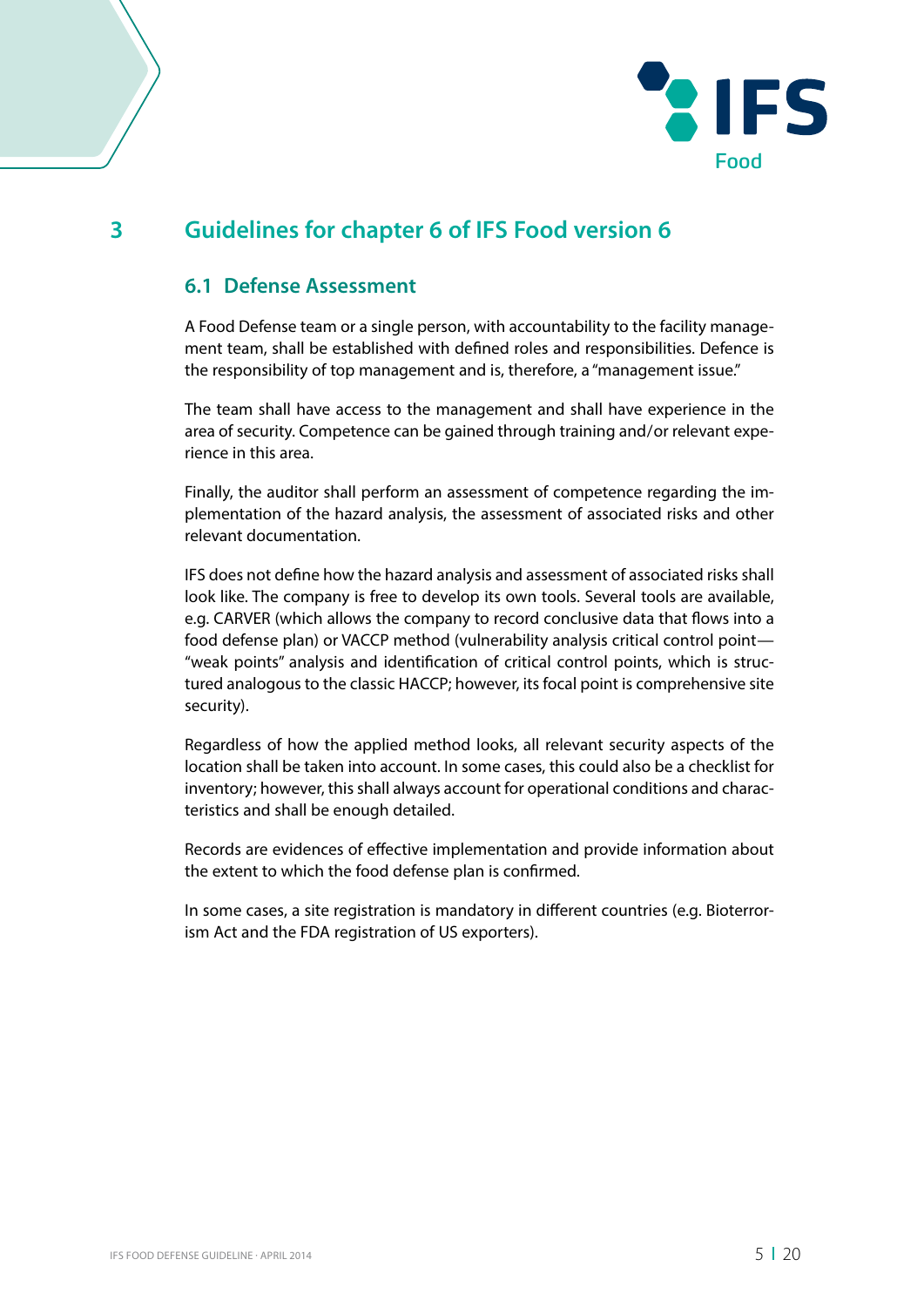

#### **Requirement 6.1.1:**

Responsibilities for food defense shall be clearly defined. Those responsible shall be key staff or shall have access to the top management team. Sufficient knowledge in this area shall be demonstrated.

#### **WHY**

A Food Defense team, with accountability to the facility management team, shall be established with defined roles and responsibilities reviewed on a regular basis.

#### **HOW**

"Those responsible" could be a team or one person.

In case of team, this team should include cross-functional employees from all levels within the organization. They should possess the knowledge and expertise to identify program requirements and propose the best course of action. A team leader should be identified whom is responsible for the coordination, development, implementation, maintenance and improvement of the system.

If applicable (if food defense matters are applicable in the production and destination countries of products), there should be a designated contact and process for communicating with the local and national authorities.

Food Defense training should be provided to employees appropriate to their duties. Senior management review should include the Food Defense program.

- **1** Who has the accountability for the food defense program?
- **2** What are the competence and qualifications demonstrated for the person(s) responsible for the food defense program?
- **3** What is the position of the person(s) responsible for the food defense program with respect to the management team?
- **4** How do management teams support the person(s) responsible for the food defense program?
- **5** Where are the responsibilities clearly defined?
- **6** Was this communicated to the members of the company? How?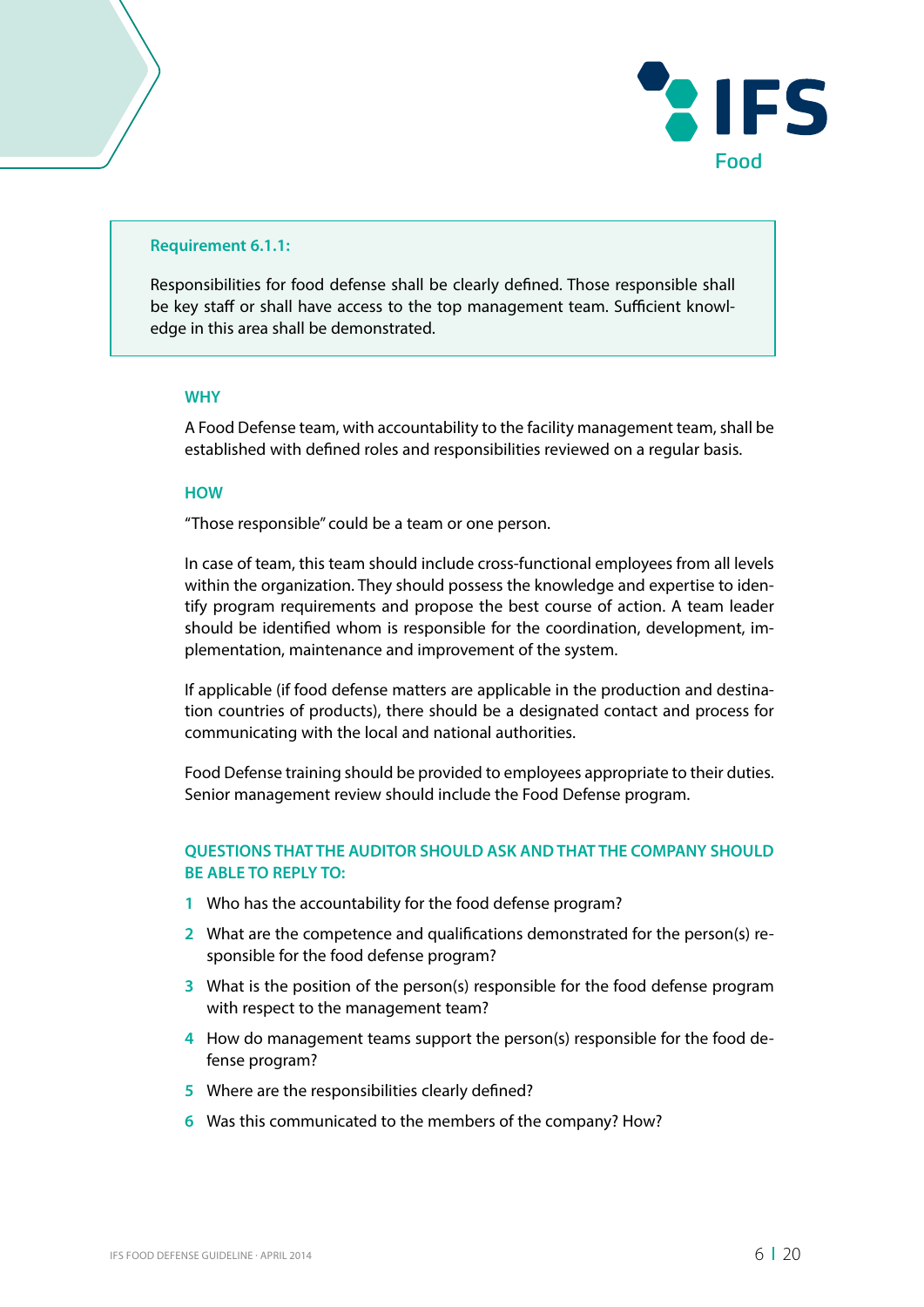

#### **Requirement 6.1.2:**

A food defense hazard analysis and assessment of associated risks shall have been performed and documented. Based on this assessment, and based on the legal requirements, areas critical to security shall be identified.

Food defense hazard analysis and assessment of associated risks shall be conducted annually or upon changes that affect food integrity.

An appropriate alert system shall be defined and periodically tested for effectiveness.

**First part of the requirement:** A food defense hazard analysis and assessment of associated risks shall have been performed, documented and risks evaluated. Based on this food defense hazard analysis and assessment of associated risks, and based on the legal requirements, areas critical to security shall be identified.

#### **WHY**

Food defense hazard analysis and assessment of associated risks are defined as: The identification, evaluation, and estimation of the levels of risk involved in a situation, their comparison against historical and anticipated events, and determination of an acceptable level of risk including i) hazard identification, ii) hazard characterization, iii) exposure assessment, and iv) risk characterization. (Source: FAO/WHO)

One of the criteria for performing a food defense hazard analysis and assessment of associated risks can be the production and destination countries of the finished products.

#### **HOW/WHAT RISKS?**

Competence in the process, packaging, storing, transportation and warehousing in order to introduce the contaminant agent at the most convenience and less controlled stages.

Access to the method of adulteration without discovery. Ability to perform the intentional act without discovery. Likelihood and severity of occurence.

Potential access to raw materials, utilities, process or final products with the sufficient amount of time to alter the product in an unacceptable physical or economic manner.

Several resources are available in order to assist organizations to perform their hazard analysis and assessment of associated risks. Resources could include general and sector specific Food Defense checklists, software that determines level of risk for different factors, rules needed to be implemented in case of exporting products to some countries.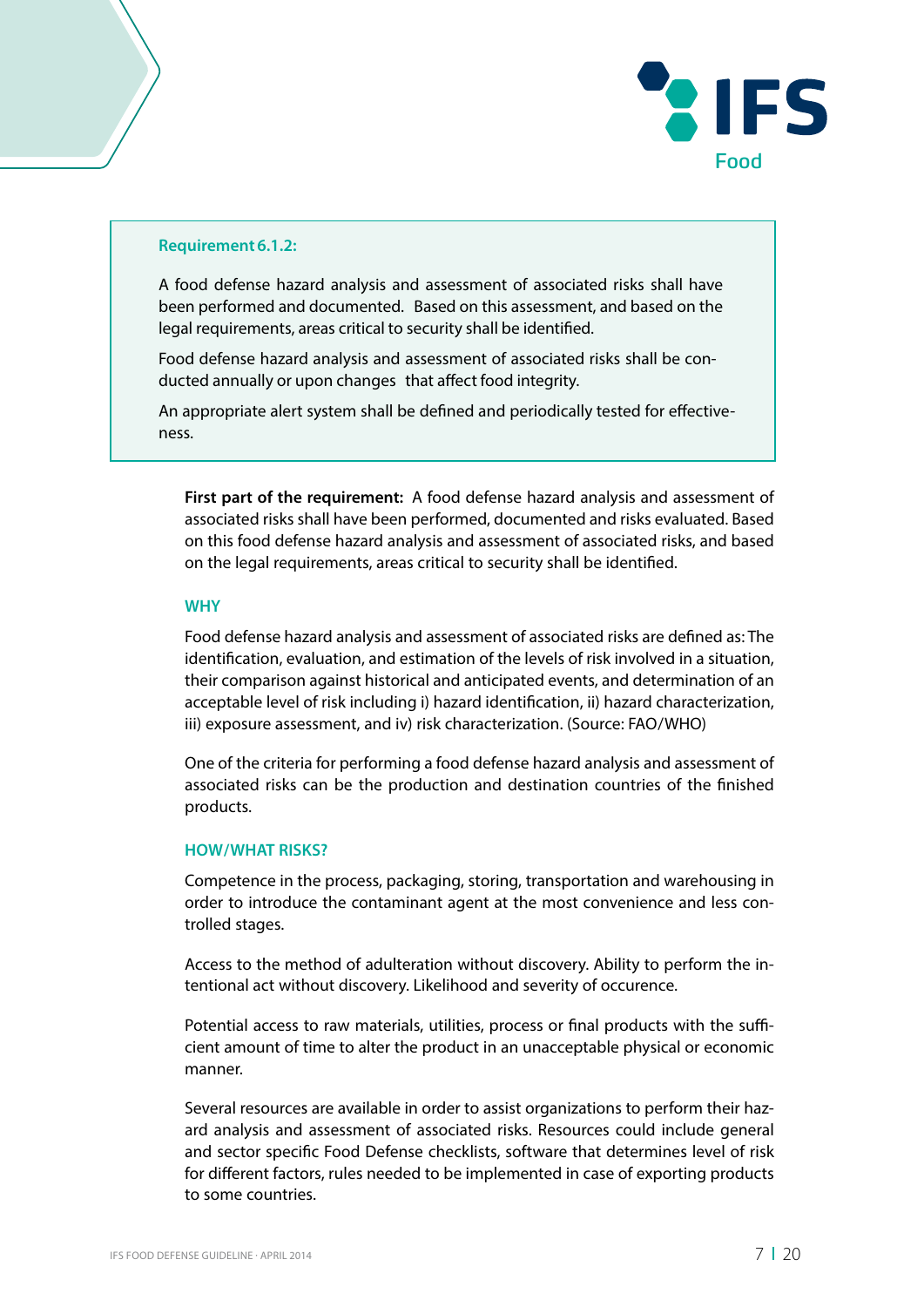

**Second part of the requirement:** food defense hazard analysis and assessment of associated risks shall be conducted annually or upon changes that affect food security.

#### **WHY**

The result of the food defense hazard analysis and assessment of associated risks should be an identification of conditions that pose a risk of intentional acts to the process, materials and product resulting in adulteration.

#### **HOW**

In order to identify vulnerabilities, the Food Defense team should consider the following (not an exhaustive list):

#### **Exterior**

- Are doors, windows and roof areas kept secure?
- Is a perimeter fence or wall necessary? If a perimeter fence or wall exists, is it in good condition?
- Is there adequate lighting?
- Is there controlled access of people and vehicles?
- Are there back-up sources of critical utilities, such as electrical, water, information technology (computer data), and refrigeration systems available, in case of emergency?
- Are parking areas controlled and monitored?
- Are ventilation systems adequately protected?
- Are bulk receiving and storage areas secured?

#### **Interior**

- Are surveillance methods utilized such as cameras, staff supervision, or security services?
- Are there systems that effectively alert employees in case of security breach?
- Is access controlled?
- Are hazardous materials or controlled substances managed?
- Is access of staff limited to appropriate work location, job function and working hours?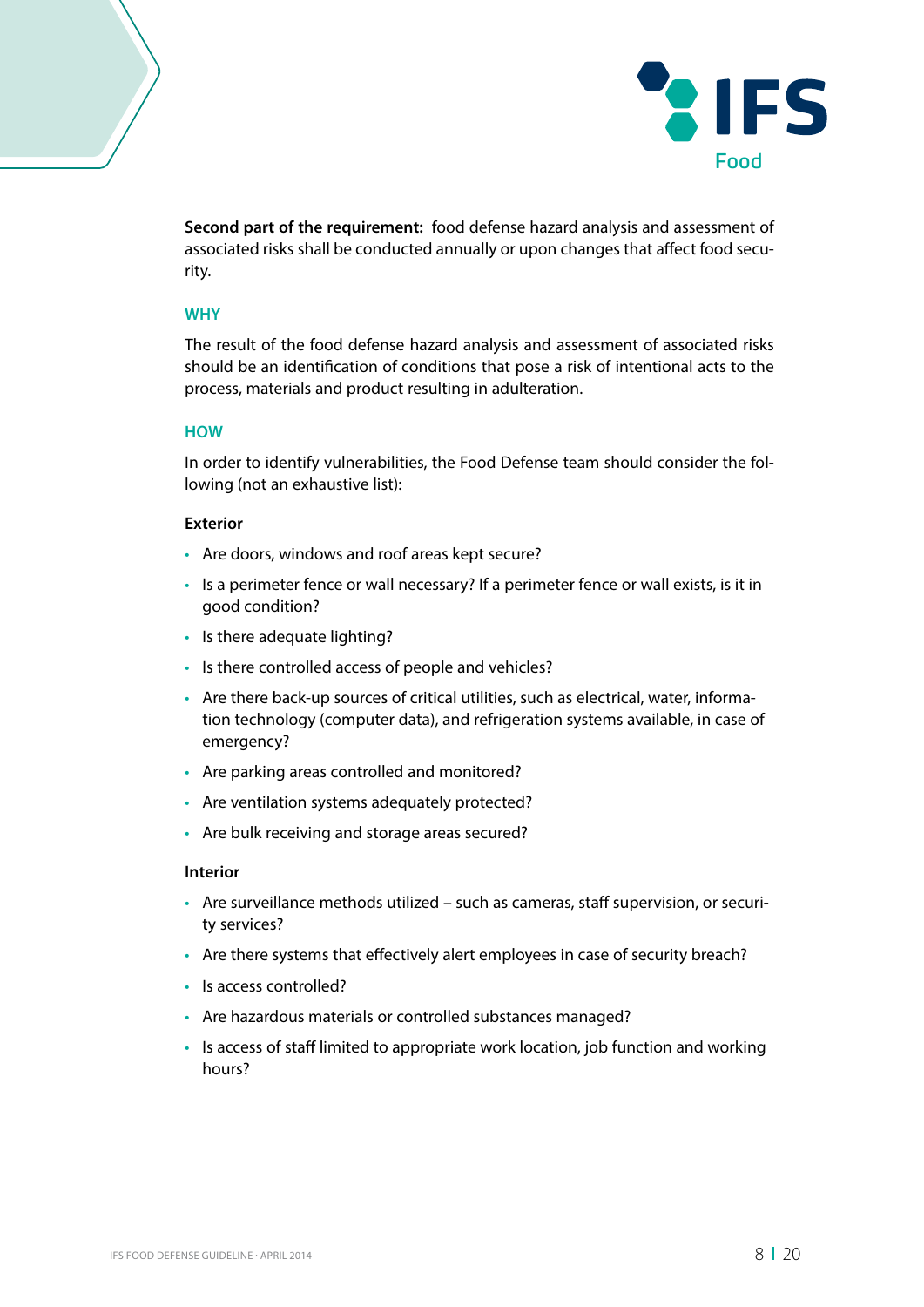

#### **Shipping and Receiving**

- Are transportation vessels sealed/locked?
- Are drivers providing appropriate credentials?
- Are deliveries and shipments scheduled?
- Are transportation vendors part of the vendor approval program?
- Are any missed or delayed deliveries investigated?
- Are returned goods permitted? If so, are they managed?

#### **Raw Materials**

- Are water, ice and steam sources secure and monitored?
- Are all raw materials secured and monitored when not in use?
- Are there means to verify integrity and chain of custody?
- Are packaging materials and product labels controlled?

#### **Personnel**

- Are personal background checks necessary or performed, if allowed by law?
- Is the potential for retaliatory actions by terminated employees assessed?
- Are the reasons for an employee's departure reviewed?
- Are personnel supervised?
- Are employees trained in Food Defense awareness and identifying/reporting unusual or suspicious behavior?
- Are lockers inspected?
- Are cameras allowed?
- Are personal items restricted in processing areas?
- Is there a policy written to address legal or illegal weapons and drugs?

Once the organization identifies risks and vulnerabilities, appropriate control measures should be developed and implemented based on the elimination, mitigation, and maintenance of risk to an acceptable level.

**Last part of the requirement:** An appropriate alert system shall be defined and periodically tested for effectiveness.

#### **WHY**

A program to implement identified control measures will help the organization in defining the schedule and resources necessary to maintain the program. Higher risks should be prioritized.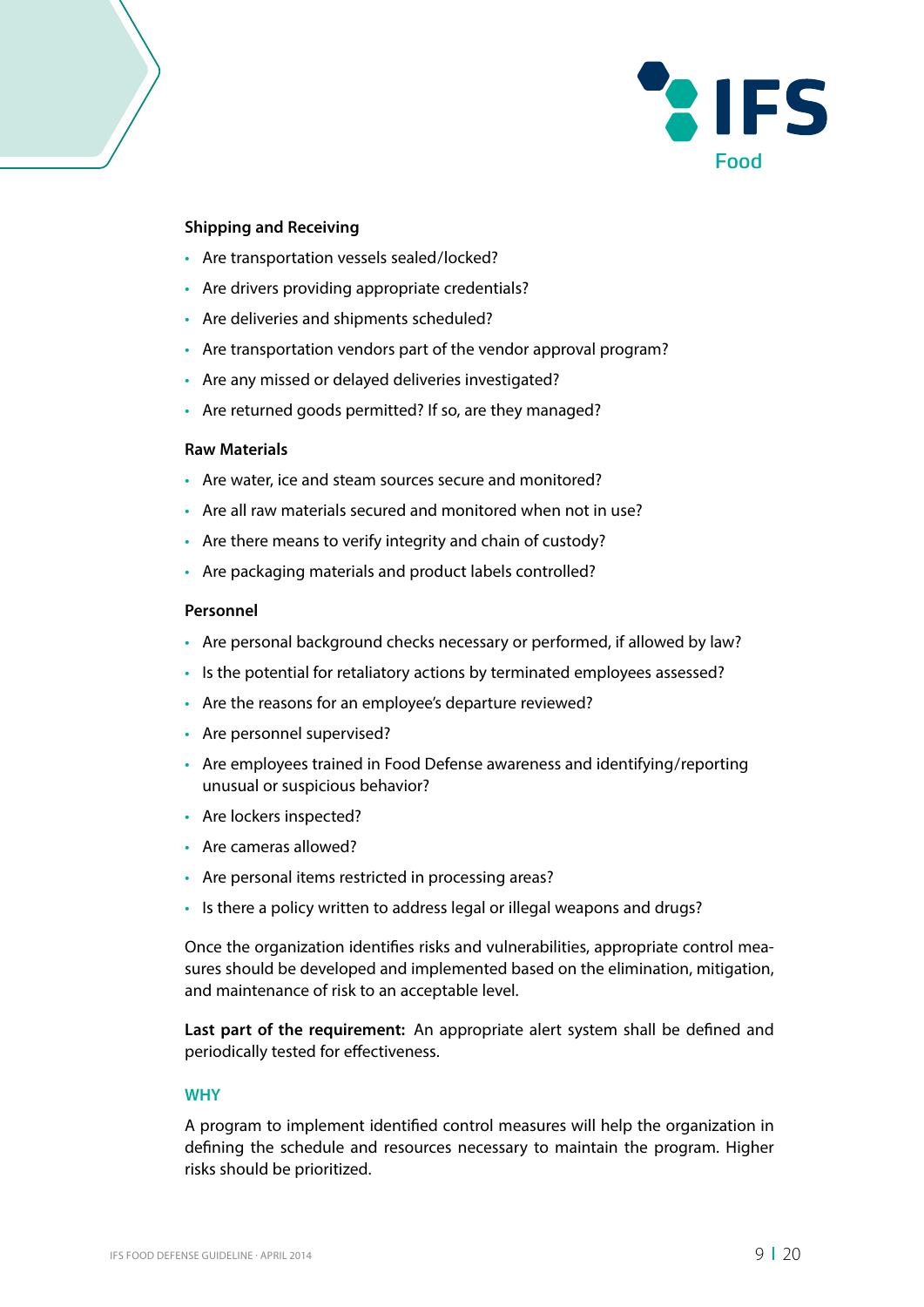

#### **HOW**

The Food Defense program becomes an established part of the internal audit process.

Once the system is implemented, identified vulnerabilities controlled, and deficiencies rectified, it is time to improve.

The regular review of the process ensures that it remains current and relevant. Risk should be reassessed annually or upon a significant change.

#### **QUESTIONS THAT THE AUDITOR SHOULD ASK AND THAT THE COMPANY SHOULD BE ABLE TO REPLY TO:**

- **1** What are the legal/customer food defense requirements applicable to the company?
- **2** How can the company demonstrate compliance with such requirements?
- **3** What is the process/procedure used to perform the hazard analyisis and assessment of associated risks?
- **4** Is the hazard analysis in line with legal and/or customer needs and/or expectations?
- **5** How do the systems assist the company to identify critical or high risk areas?
- **6** How often is a review of the food defense program performed?
- **7** What criteria does the company consider in order to determine the frequency to perform the hazard analysis, if is not done annually?
- **8** How is the company alerted of any food defense breach?
- **9** How does the company evaluate the effectiveness of the food defense program?

#### **Requirement 6.1.3:**

If legislation makes registration or onsite inspections necessary, evidence shall be provided.

#### **WHY**

Regulatory requirements dictate whether or not registrations or onsite inspections are necessary. If they are necessary, then evidences should be available for review that indicate the appropriate regulations have been complied with.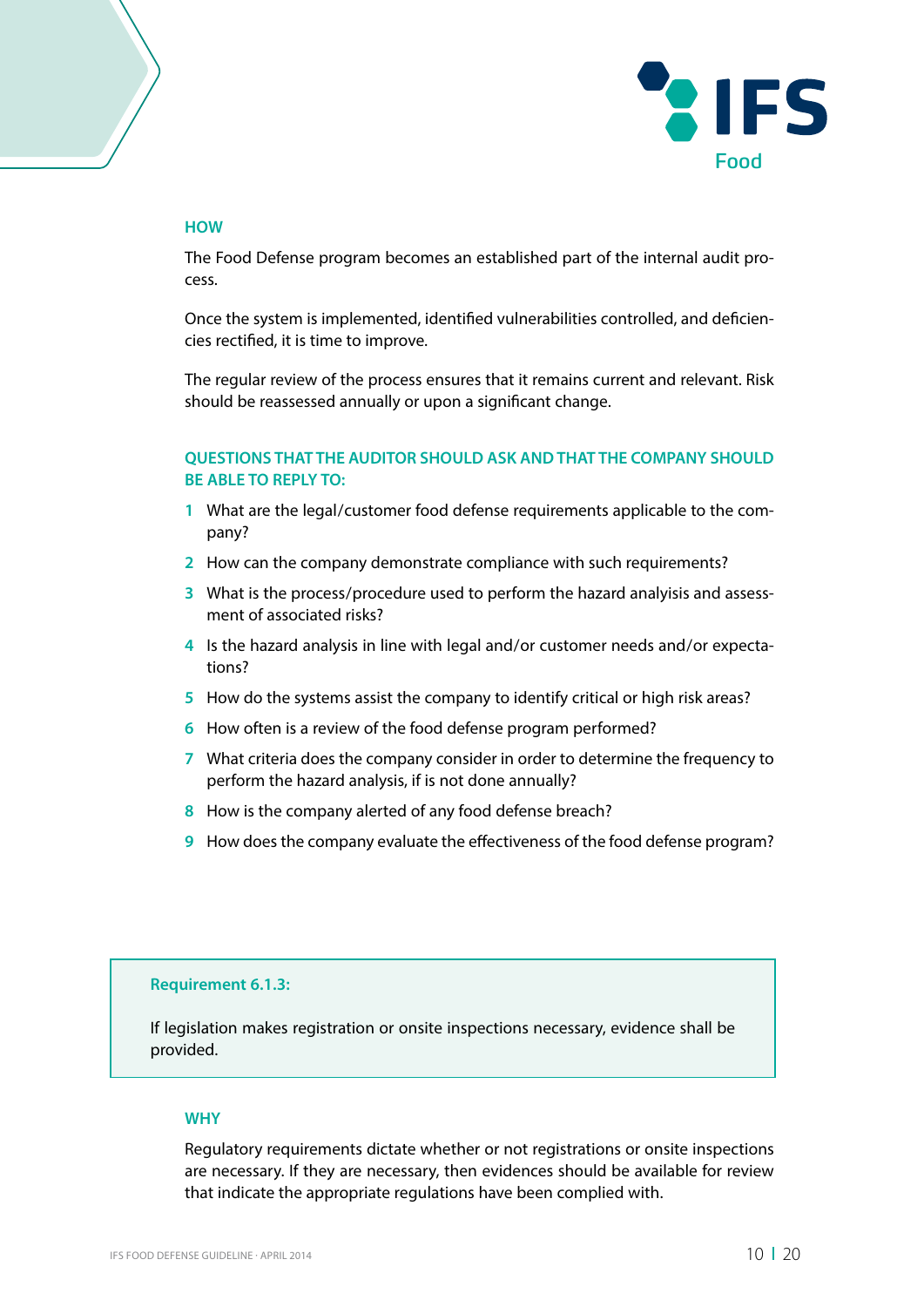

#### **HOW**

The appropriate regulatory documentation whether local or national should be compiled and stored in general as the other documents required in the IFS Food standard.

This requirement is not applicable (N/A) if no legislation exists in the country where the audit is done and where the products are sold.

#### **QUESTIONS THAT THE AUDITOR SHOULD ASK AND THAT THE COMPANY SHOULD BE ABLE TO REPLY TO:**

- **1** What are the legal/customer food defense requirements applicable to the company?
- **2** Based on legal requirements in the country where the plant is located or by the country where the product is consumed, is it required to apply for formal registration?
- **3** If registration is required, who has this information? Could the company demonstrate compliance?
- **4** Is there any requirement for periodic inspection? If yes, then:
	- **a)** Who performs it?
	- **b)** Against what standard?
	- **c)** When was the last inspection?
	- **d)** What was the result of the inspection?
	- **e)** Is it required to provide evidence that deviations have been solved? (Corrective Actions)
	- **f)** What are the implications if a major breach is identified?

#### **Source:**

- 1. FDA Food Defense Acronyms, Abbreviations and Definitions <http://www.fda.gov/Food/FoodDefense/Training/ucm111382.htm>
- 2. FSIS Homeland Food Defense 03/17/09 [http://www.fsis.usda.gov/PDF/Food\\_Defense.pdf](http://www.fsis.usda.gov/PDF/Food_Defense.pdf)
- 3. Food Defense Plan Security Measures for Food Defense [http://www.fsis.usda.gov/PDF/General-Food-Defense-Plan-9-3-09%20\\_2\\_.pdf](http://www.fsis.usda.gov/PDF/General-Food-Defense-Plan-9-3-09 _2_.pdf)
- 4. United States Department of Agriculture food safety and inspection service Food Defense verification procedures and national terrorism advisory system alert response for the office of field operations

<http://www.fsis.usda.gov/OPPDE/rdad/FSISDirectives/5420.1.pdf>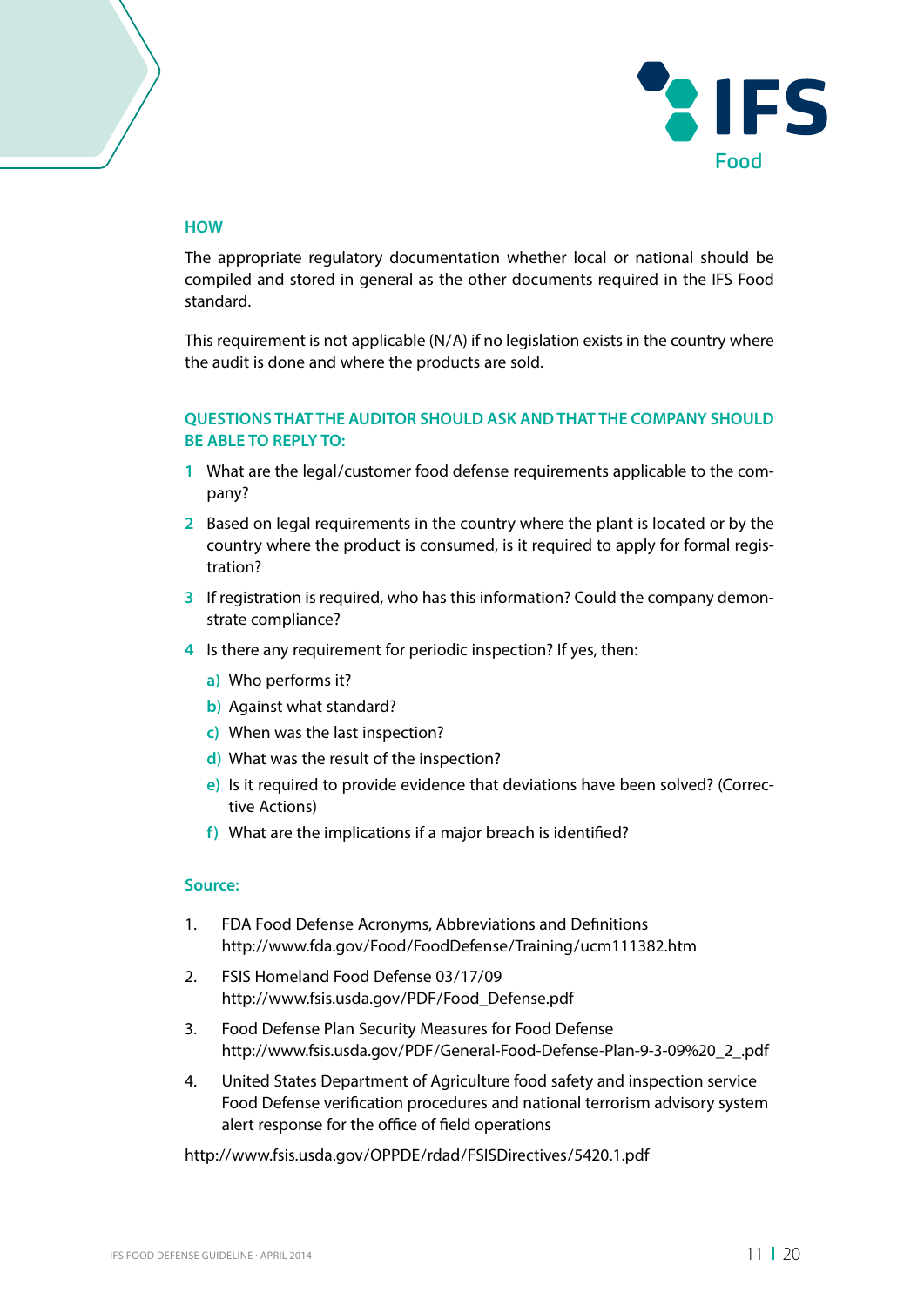

## **6.2 Site Security**

Requirements for site security can also be found in Chapter 4.9 **Constructional requirements for production and storage areas** of IFS Food version 6.

These requirements are supplemented with additional requirements relevant to security. In this way, effective and concrete security measures have been established, which make it impossible for unauthorized persons to gain uncontrolled access to all areas of processing and storage.

Easily accessible raw materials, intermediate and finished products or even chemicals (cleaning agents, acids, lye, flammable liquids etc.) could be stored in specific areas. Classic points to be considered are the outside storage of materials, unlocked doors or other installations that limit access. The overall goal of food defense is site security. Fences can help in this task, but are not mandatory if security can be achieved through other measures. For instance, visual surveillance or security personnel could be just as effective. Uncontrolled access in storage and production areas is in no case acceptable.

If critical areas were identified in the hazard analysis and assessment of associated risks, they can be monitored with specific construction measures, such as security doors or access with chip cards. Specific attention should be paid to raw materials, equipment and materials that are stored outside, which must be protected from unauthorized access in case of possible product hazard through manipulation.

Controls for incoming and outgoing goods such as seals and labels can provide additional security.

#### **Requirement 6.2.1:**

Based on a hazard analysis and assessment of associated risks, identified areas critical to security shall be adequately protected to prevent unauthorized access.

Access points shall be controlled.

**First part of the requirement:** Based on a food defense hazard analysis and assessment of associated risks, identified areas critical to security shall be protected adequately to prevent unauthorized access.

#### **WHY**

To prevent unauthorized access to product, ingredients and services that could adversely affect the content or safety of the food.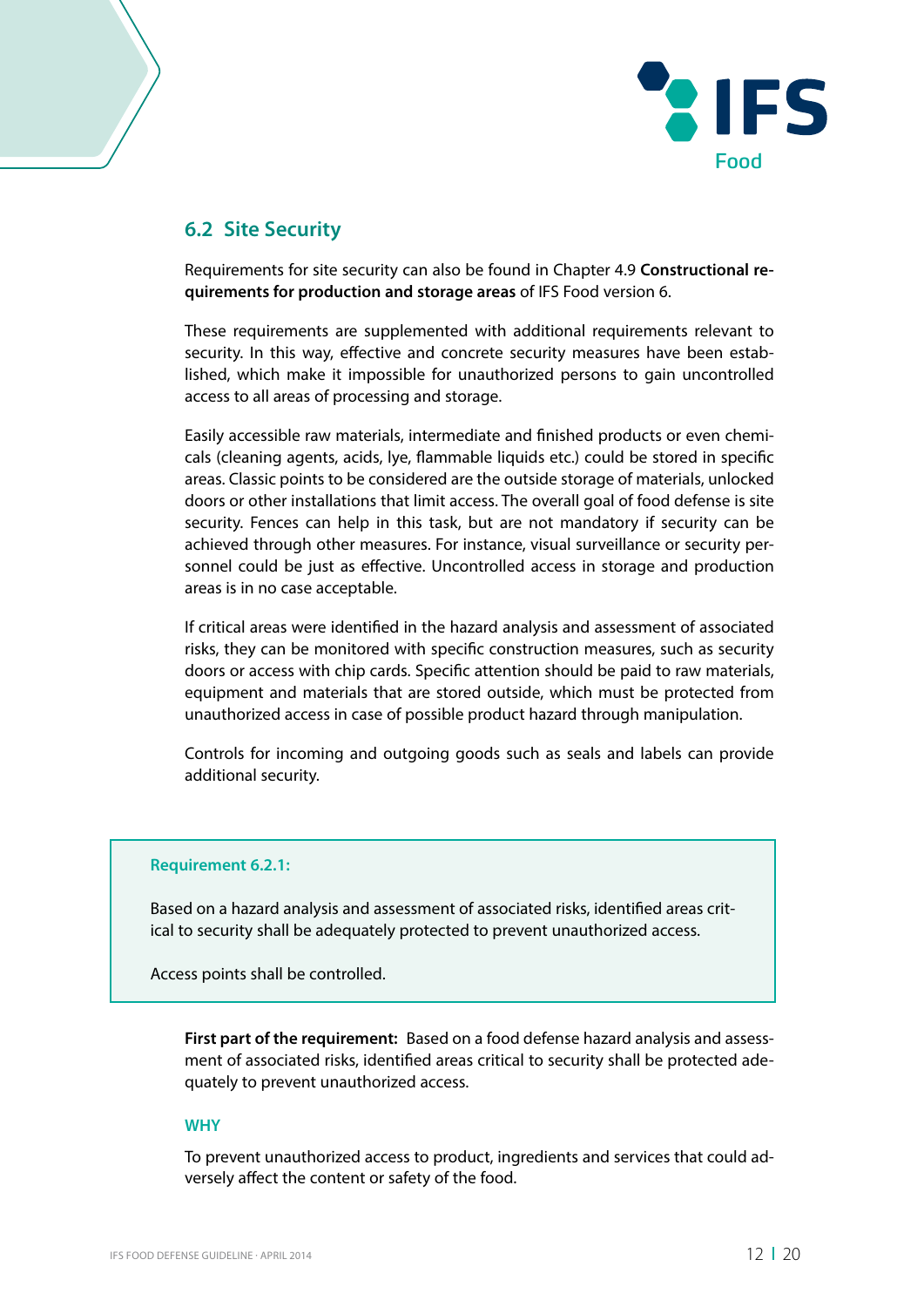

#### **HOW**

Physical barriers, procedures and systems should be established that prevent unauthorized access to areas external to the plant, internal to the plant, to laboratories handling chemicals and reagents, to waste disposal areas where potentially hazardous materials are disposed of and to service areas such as water, gas, electric, refrigeration systems, etc. Such barriers and procedures should, taken in their entirety, provide adequate protection of food and systems used to manufacture and store it. Measures established should be appropriate to effectively manage the associated risk. The key to establishing such measures is to assure they are effective and appropriate. There are many ways to manage risk and many types of situations that create risk of unauthorized access. Examples of methods used to control unauthorized access can include fencing, guards, security alarms, electronic pass keys, locked doors, windows that do not open, cameras. In general, such measures should protect food that is stored both inside the plant and external to the plant. Storage bins/silos would be included. Computer systems are often fire-walled and password protected. Procedures such as sign in procedures, keeping doors locked, etc. can supplement or substitute for physical barriers.

**Second part of the requirement:** Access points shall be controlled.

#### **WHY**

To prevent unauthorized personnel from entering the facility or storage areas and gaining access to ingredients or food products.

#### **HOW**

Through a combination of physical barriers, procedures and systems that work together to prevent unauthorized access.

Access points should be controlled. Not all entries are access points. If a door is locked at all times, it is not an access point. If windows are continuously locked, they are not necessarily an access point. Control may be maintained through basic procedures and/or high tech systems that could be equally effective.

Generally this clause applies to access from the outside to the inside of the facility but also applies to external storage vessel and vehicles access, as well as access from one critical area in a plant to another.

- **1** Based on the hazard analysis and assessment of associated risks, what areas have been identified as critical?
- **2** What control measures are in place in order to control the entrance to those areas?
- **3** How does the company maintain control over who enters to the premises and critical areas?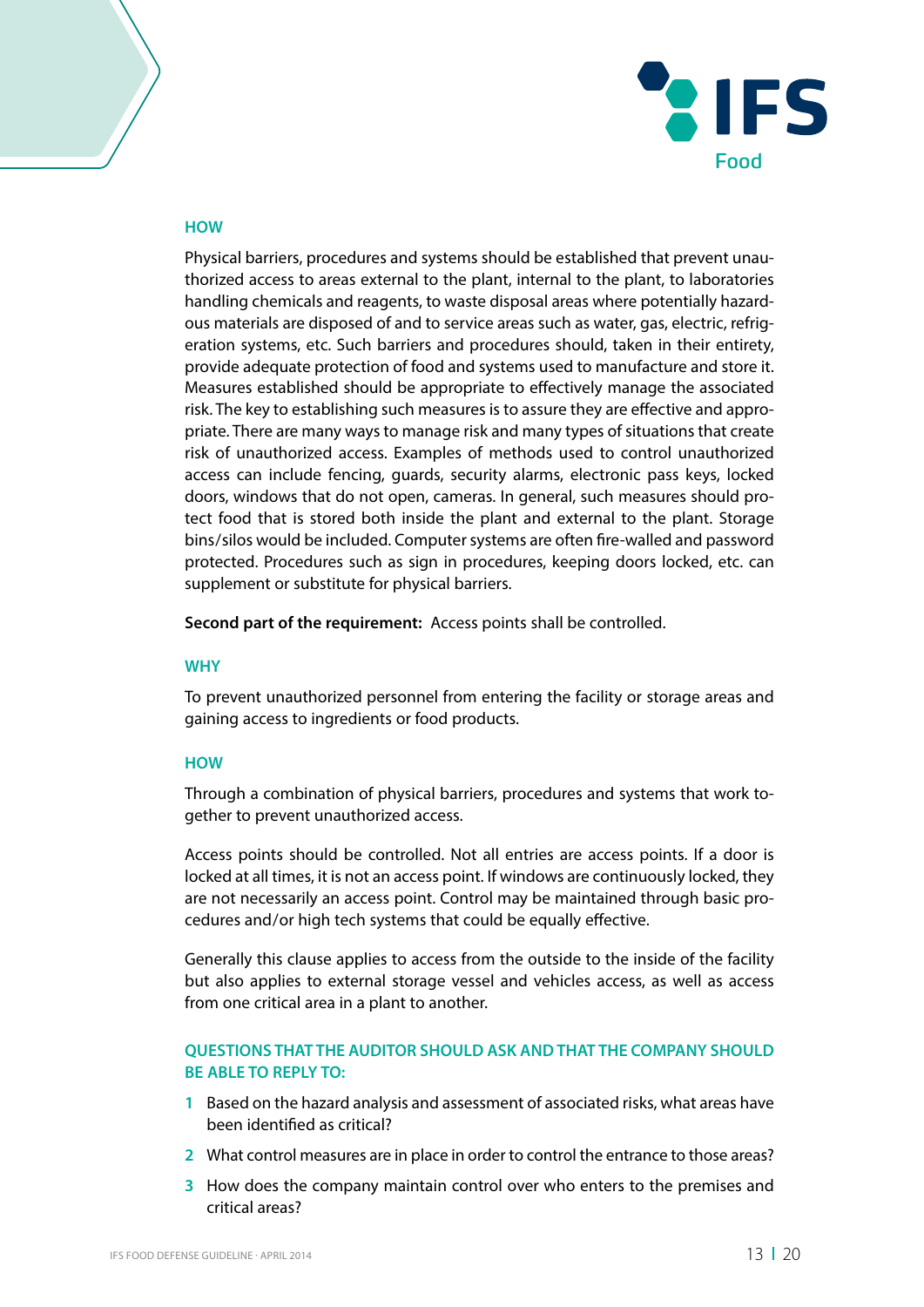

- **4** What are the access controls applicable to the following people?
	- **–** Temporary employees
	- **–** Contractors
	- **–** Visitors
	- **–** Employees
	- **–** Carrier drivers

#### **Requirement 6.2.2:**

Procedures shall be in place to prevent tampering and/or allow identification of signs of tampering.

#### **WHY**

To assure that products have not been tampered with.

Product tampering can take many forms. In general, tampering involves the malicious and willful damage to or adulteration of finished product or raw materials.

#### **HOW**

Employees should be trained to understand what tampering is and how to identify signs of tampering. If possible and practical, finished products should have tamper evident seals or devices on individual units. Manufacturing systems should be either closed or closely monitored where a risk is determined. Other plant systems such as filtration, metal detection, screens should be maintained in proper working order to detect and remove adulterants.

Monitoring for tampering is a continuous process but occurs most actively during manufacturing and at time of loading for shipment.

- **1** Does the company define procedures to identify tampering of raw materials, Works in Process (WIP) and final goods?
- **2** Are there means to verify if products have been tampered?
- **3** Are employees trained in the identification of tampered products?
- **4** Does the design of packaging material include the identification of tamper evident measures? Is it required by law in the country of origin or destination?
- **5** Are there tests to verify that measures against tampering are properly applied and working properly?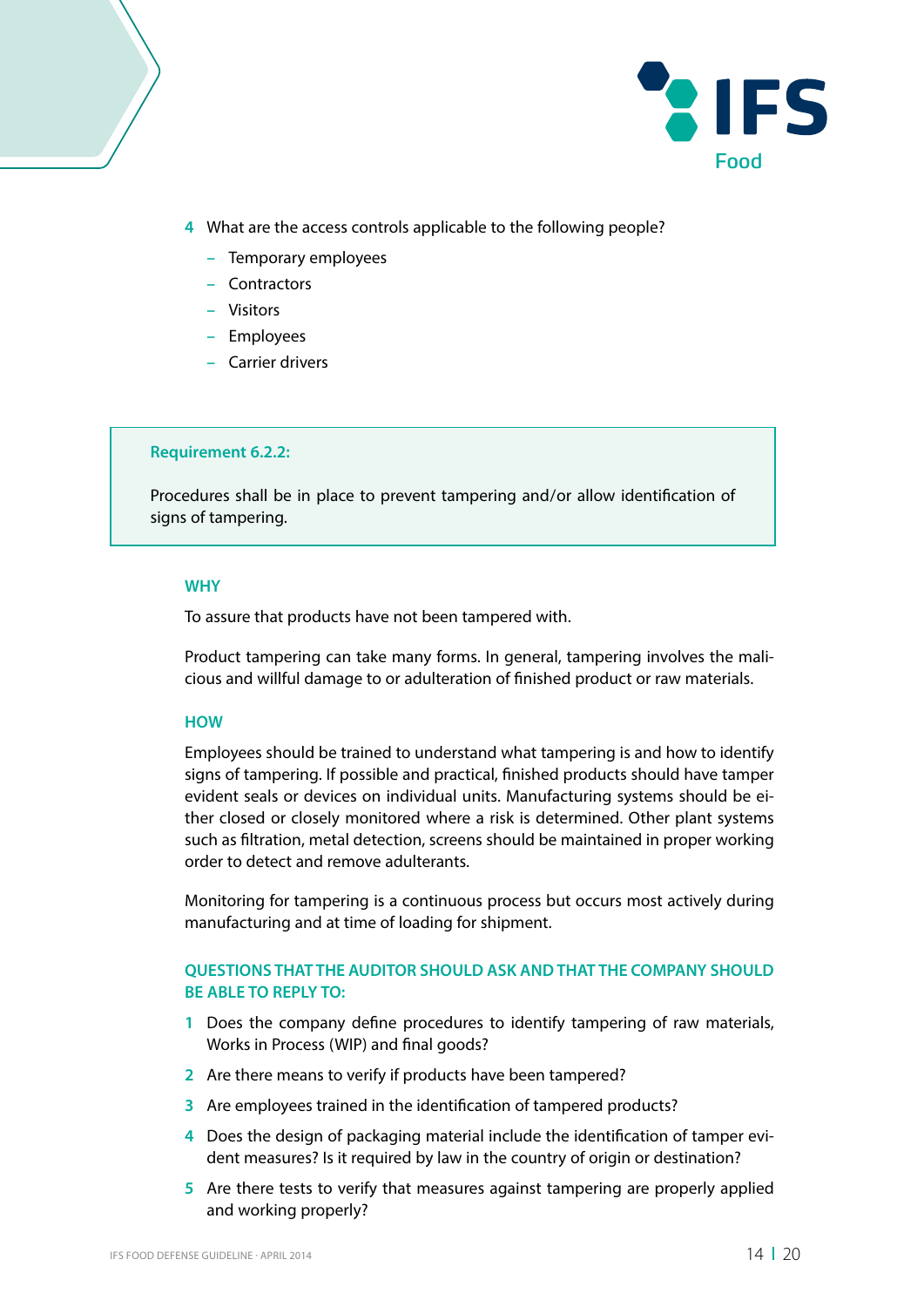

## **6.3 Personnel and Visitor Security**

In order to protect against misuse, the company shall limit and control access to the premises, especially sensitive areas.

In addition to registering visitors and service providers on the premises, adequate briefing and supervision should take place. This also includes equipment and materials brought from outside. For example, chemicals, knives with retractable blades, lubricants or even workers themselves must all be considered.

Employees shall participate at regular food defense training. Concretely, this means conducting documented training on main food defense aspects at least once a year. Main goal is to increase sensitivity of employees to food defense aspects. Employee surveys is a way to assess if employee are sensitive or still unfamiliar to the subject.

The managers responsible for food defense should attend at more intensive training. A difficult and sensitive subject is the employee background check, because this is differing to countries and customs. For example, in the USA, reviewing criminal records and other documents by specialized firms and drug tests are common, whereas such measures are legally very limited or sometimes even prohibited in other countries. Finally, another concern is that a company is able to ensure that new employees are trustworthy, reliable and pose no security risk. If background checks are not possible or unwanted, other references can be, for example, job references, telephone interviews of former employers, recommendations, or a police clearance certificate depending on the position.

#### **Requirement 6.3.1:**

Visitor policy shall contain aspects of food defense plan. Delivery and loading staff in contact with the product shall be identified and shall respect the access rules of the company. Visitors and external service providers shall be identified in areas with product storage and shall be registered at the time of access. They should be informed about the site policies and their access controlled accordingly.

#### **WHY**

To ensure everyone entering the property and facility are aware of and adhere to the Food Defense requirements for the facility.

#### **HOW**

A policy should be written that is linked (key elements) to the food defense plan. Records that provide evidence all visitors and contractors receive necessary introduction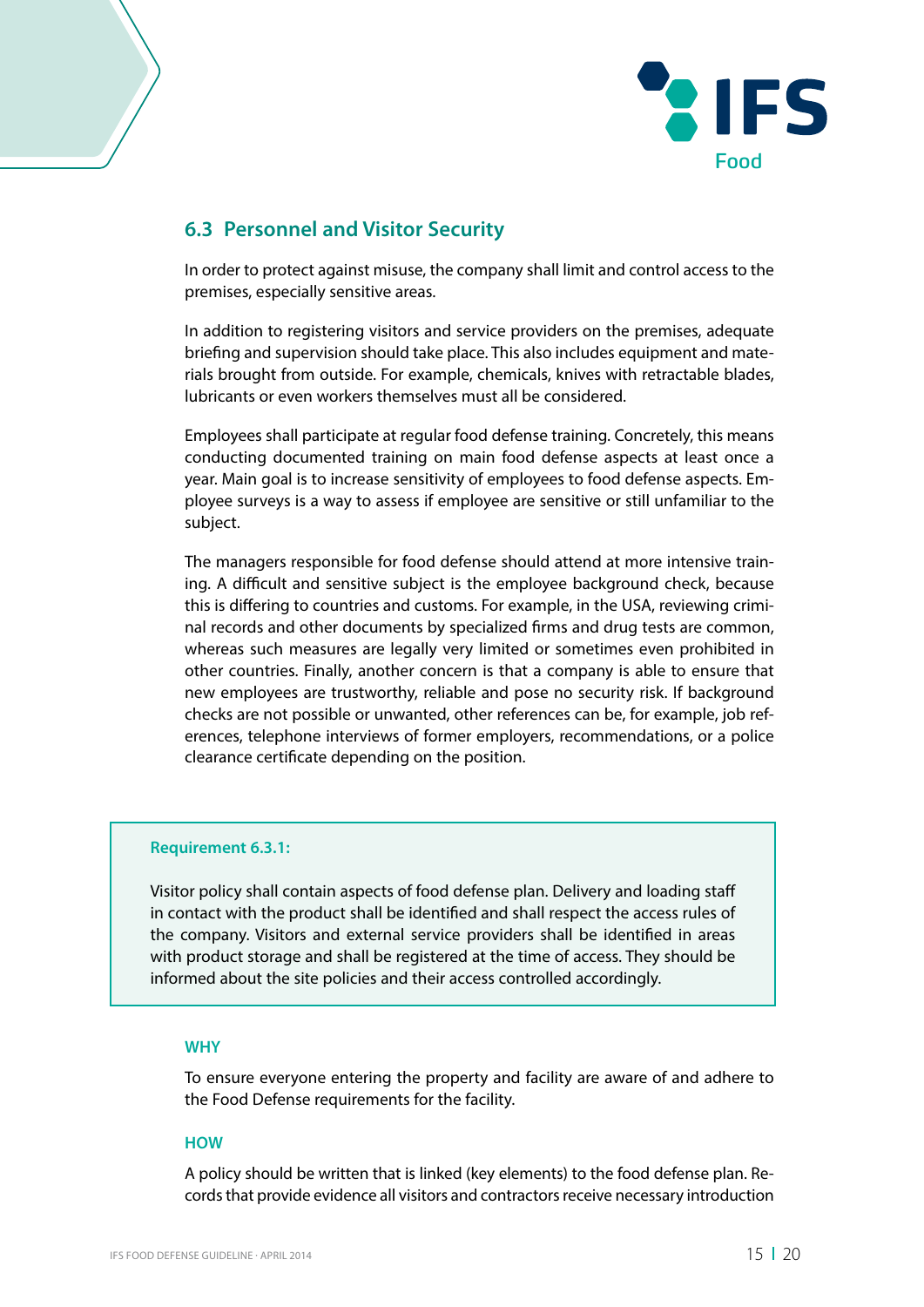

to facility requirements related to Food Defense should be available. This may include a registration log or register, signed introductory forms, or similar record.

The evidence should clearly indicate this introduction to Food Defense requirements occurs before visitors or contractors are permitted on-site.

#### **QUESTIONS THAT THE AUDITOR SHOULD ASK AND THAT THE COMPANY SHOULD BE ABLE TO REPLY TO:**

- **1** Do visitor/contractor access policies include controls to avoid that no members of the company are able to move freely without escorts inside the premises?
- **2** Are visitors and contractors informed of the food defense rules and their scope while inside company premises?
- **3** Does the company have defined means to ensure that contractors who will spend a long time inside the plants are properly identified, supervised and escorted inside critical areas?
- **4** Are there controls to ensure that truck drivers who load or unload products/materials are restricted to defined areas inside and outside the building and company premises? Are there means to watch the movements of non-employees once they enter company premises? (E.g. cameras or guards at defined areas? Other procedures?)
- **5** If contractors and visitors are provided with access keys, are those keys programmed to limit the access to specified and selected areas?
- **6** If escorts are required to guide visitors and contractors at all times, are there arrangements to have defined guides at all shifts?
- **7** Are security/guards aware of how to deal in cases where there are no escorts available at any particular moment?

#### **Requirement 6.3.2:**

All employees shall be trained in food defense with respect to the product requirements and the training needs of the employees or when significant program changes occur. The training sessions shall be documented.

Employee hiring and employment termination practices shall consider security aspects as permitted by law.

**First part of the requirement:** All employees shall be trained in food defense with respect to the product requirement and the traiing needs of the employees or when significant program changes occur. The training sessions shall be documented.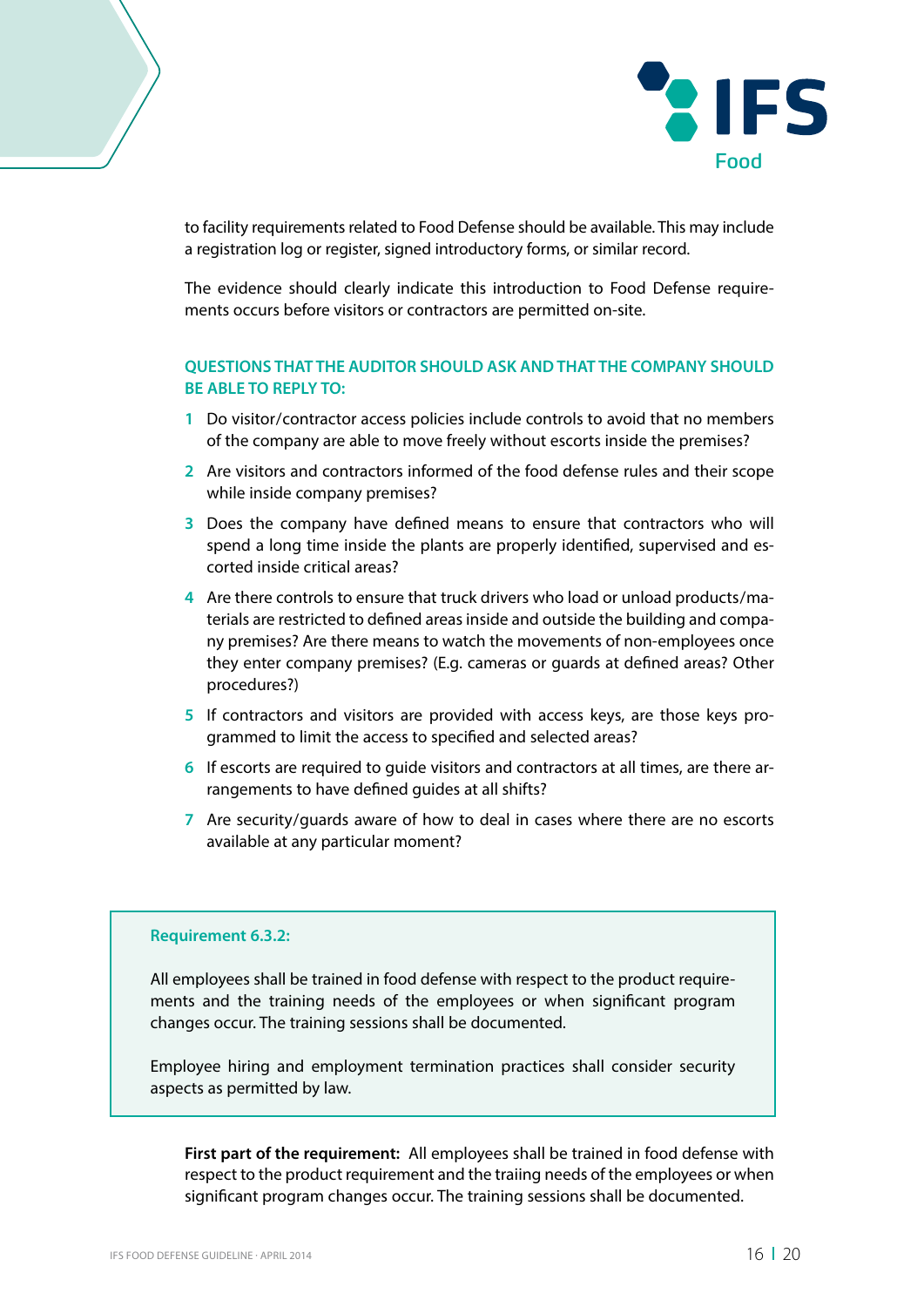

#### **WHY**

To ensure all employees are aware of, comprehend, and adhere to the Food Defense requirements for the facility.

#### **HOW**

Employee training records should ensure that Food Defense is part of the training. There should also be evidence of attendance at the training, and verification of the training's effectiveness (e.g. exams with score requirements). (Reference training requirement 3.3in IFS Food v. 6)

Evidence should clearly indicate that the training is based on the product requirements and the needs of employees to be trained and it was conducted after any significant change as noted above, or as part of new employee orientation.

**Second part of the requirement:** Employee hiring and employment termination practices shall consider security aspects as permitted by law.

#### **WHY**

To provide greater assurance that employees entering the property and facility are aware of and adhere to the Food Defense requirements for the facility. Food Defense is also considered when existing employees are terminated.

#### **HOW**

It may be difficult to review actual employee records for this requirement due to legal reasons. A discussion with Human Resources or plant management will clearly indicate what can and cannot be shared.

The program should clearly indicate all precautions are taken prior to the employee entering the workforce, and immediately upon termination. Interviews of employees upon termination can help a management team identify possible issues. Additionally, if the company uses a badge system or other access device for entering and leaving the property, each of these elements should be immediately eliminated from the terminated employee's control.

- **1** Does the annual training program include food defense?
- **2** How is food defense and associated controls explained to new employees?
- **3** Are there records that demonstrate that employees received food defense training?
- **4** Is training updated according to changes in the Food Defense program?
- **5** How are employees informed of major changes in the food defense program?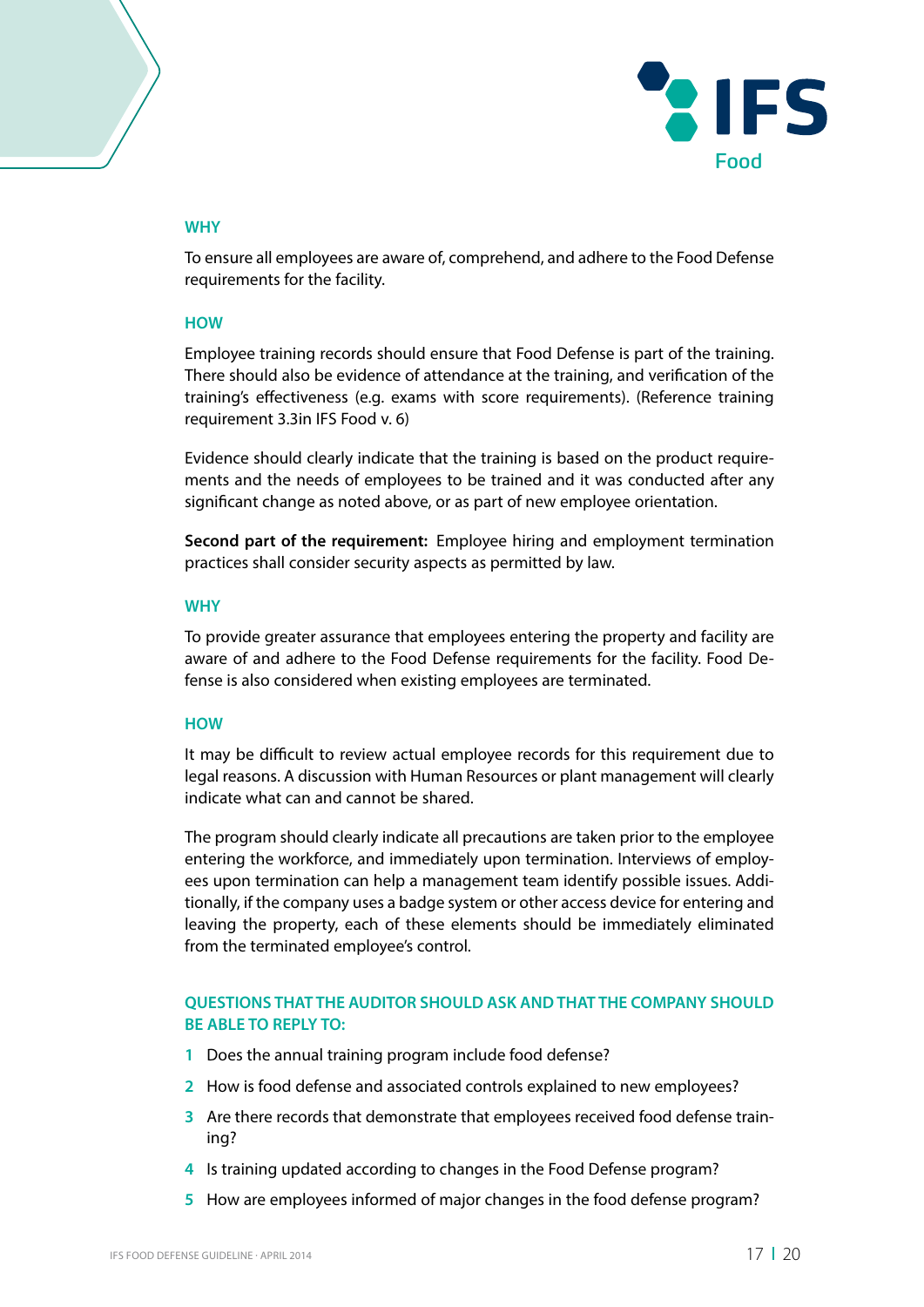

- **6** Does the system evaluate training effectiveness?
- **7** Does training include controls of knowledge acquired from the last version of the food defense training?
- **8** What controls are implemented at the time of hire/termination of an employee or creation/termination of a service by a contractor?
- **9** Are access controls updated at the time of termination of an employee or when the work is finished on the part of a contractor?

#### **6.4 External Inspections**

The inspections procedure should describe the methods and responsibility for managing inspections and regulatory visits. This requirement is not applicable (N/A) if no legislation exists in the country where the audit is done which ask for external inspections and/or regulatory visits or if the company doesn't export to the US and no FDA inspection could happen.

#### **Requirement 6.4.1:**

A documented procedure shall exist for managing external inspections and regulatory visits. Relevant personnel shall be trained to execute the procedure.

#### **WHY**

As a part of the Food Defense program, this procedure ensures that sufficient resources are devoted to regulatory compliance and customer inspections. It also ensures that only authorized personnel have access to manufacturing, storage areas, and sample collection.

#### **HOW**

This procedure should describe the methods and responsibility for managing inspections and regulatory visits.

This procedure should be utilized any time an external inspection or regulatory visit is conducted and reviewed on an annual basis or more frequently as necessary.

#### **QUESTIONS THAT THE AUDITOR SHOULD ASK AND THAT THE COMPANY SHOULD BE ABLE TO REPLY TO:**

**1** Is there a documented procedure that defines the criteria to follow in case an external organization requires access to the company's premises?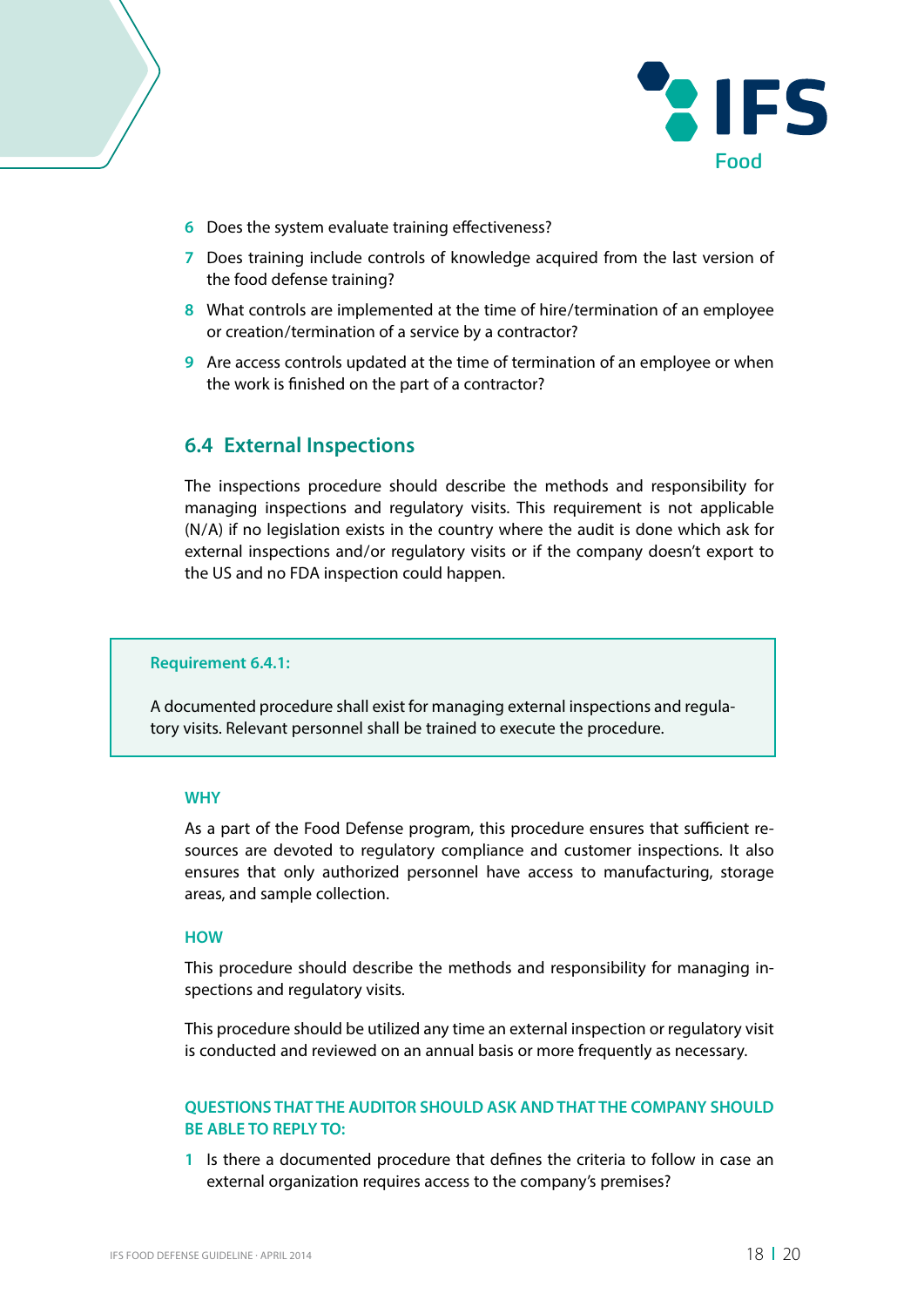



- **2** Are there clearly defined levels of authority to provide access to external organizations at all times?
- **3** Does the procedure define the means to proceed if or when a regulatory body requests access to the premises?
- **4** Are relevant functions aware of their responsibilities under such conditions?
- **5** Are levels of authority defined with respect to the kind of information that is allowed to be provided?
- **6** Are there means to ensure a complete record of activities done and details of the visit?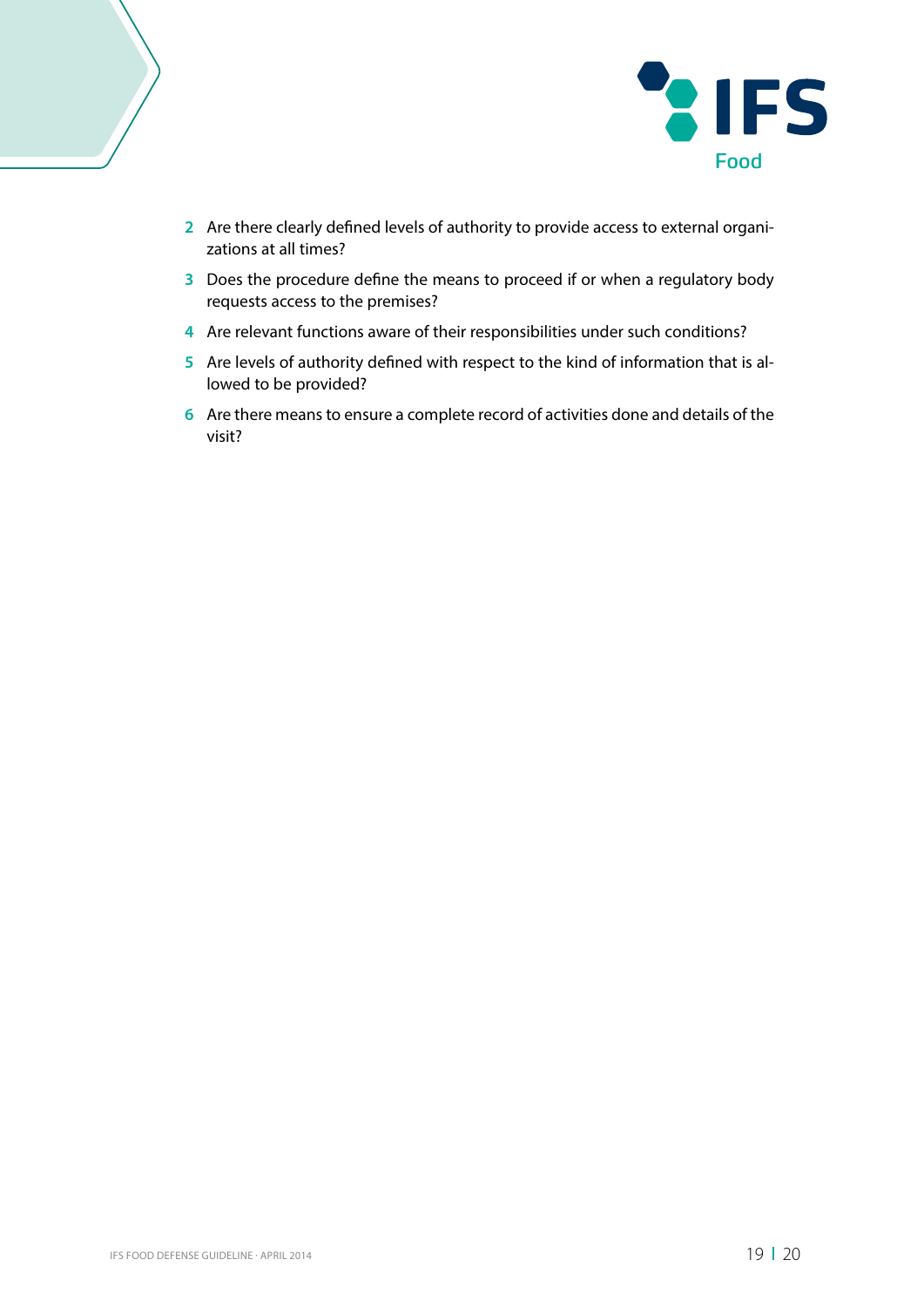

The Standard owner of the present document is:

**© IFS Management GmbH Am Weidendamm 1A 10117 Berlin** Germany

Managing Director: Stephan Tromp AG Charlottenburg HRB 136333 B VAT-N°: DE278799213

Bank: Berliner Sparkasse IBAN number: DE96 1005 0000 0190 02 97 65 BIC-/Swift-Code: BE LA DE BE

All rights reserved. All publications are protected under international copyright laws. Without the expressed written consent of the IFS Standard owner any kind of unauthorised use is prohibited and subject to legal action. This also applies to the reproduction with a photocopier, the inclusion into an electronic database/ software, or the reproduction on CD-Rom.

No translation may be made without official permission by the IFS Standard owner.